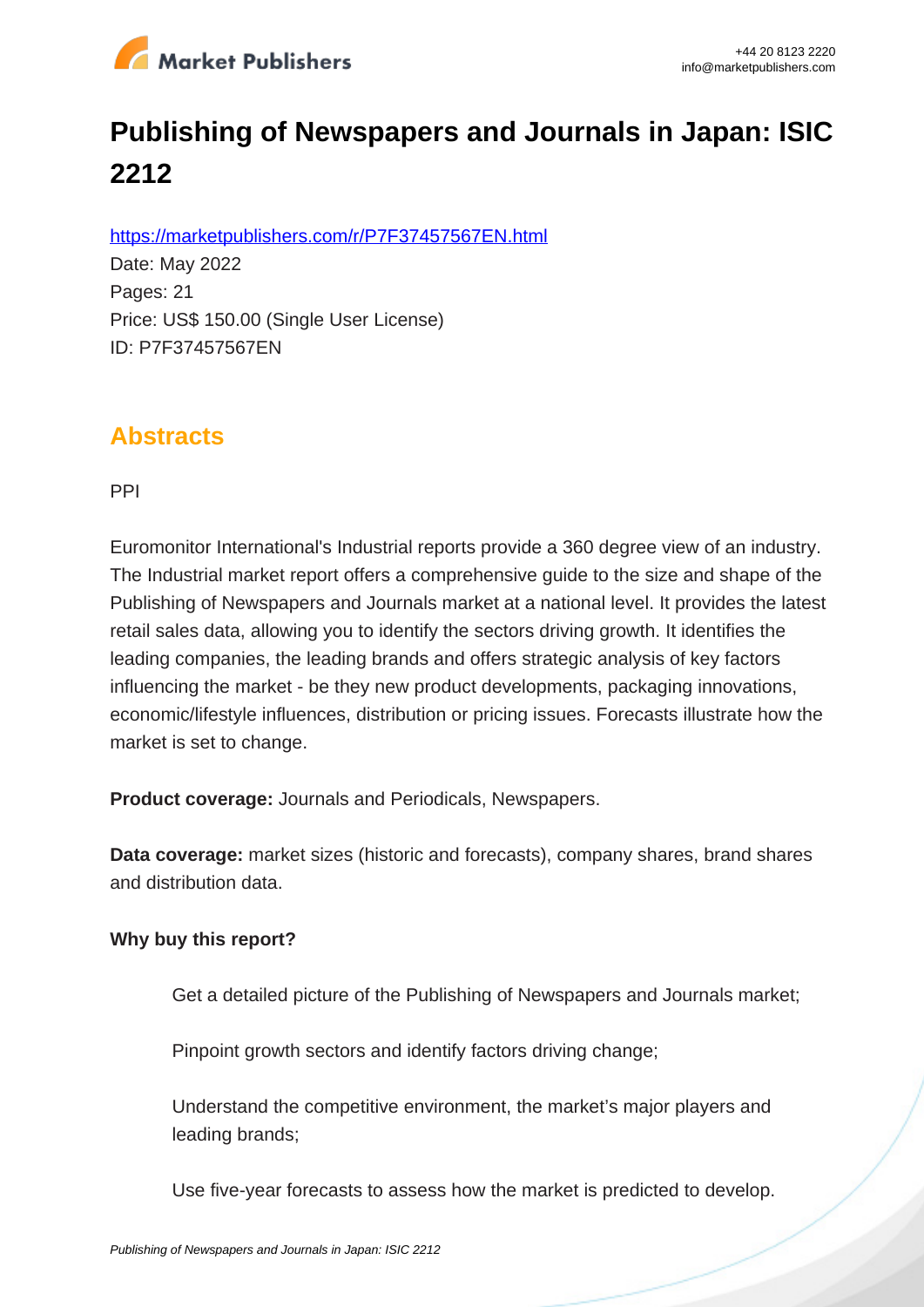

Euromonitor International has over 40 years' experience of publishing market research reports, business reference books and online information systems. With offices in London, Chicago, Singapore, Shanghai, Vilnius, Dubai, Cape Town, Santiago, Sydney, Tokyo and Bangalore and a network of over 800 analysts worldwide, Euromonitor International has a unique capability to develop reliable information resources to help drive informed strategic planning.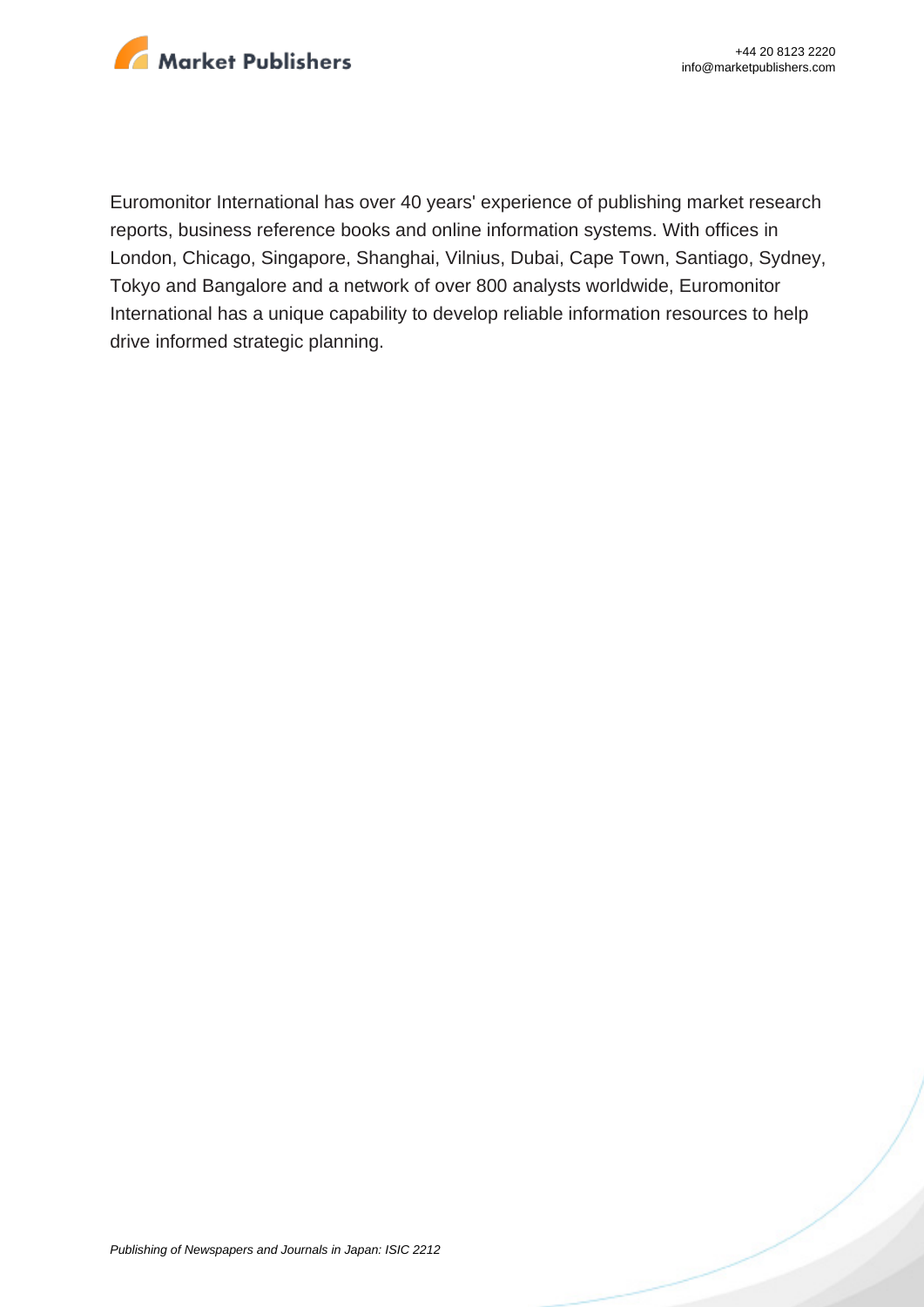

### **Contents**

PUBLISHING OF NEWSPAPERS AND JOURNALS IN JAPAN: ISIC 2212 **HEADLINES** INDUSTRY OVERVIEW PRODUCTION SCORECARD Summary 1 Scorecard of Production Pillar 2021 CHART 1 Production Value Regional Comparison 2021 CHART 2 Production Value per Capita Regional Comparison 2021 CHART 3 Production Value Growth Regional Comparison 2016-2026 CHART 4 Future and Absolute Growth of Production Value Regional Comparison 2021-2026 CHART 5 Production Value 2016-2026 CHART 6 Production Value by Category 2016-2021 CHART 7 Production Value by Category 2021-2026 CHART 8 Production Value per Employee 2016-2021 CHART 9 Exports 2016-2021 CHART 10 Exports Regional Comparison 2021 COST STRUCTURE CHART 11 Cost Structure 2016-2021 CHART 12 B2B Costs and Growth 2021, USD million CHART 13 Profit and Profit Margin 2016-2021 CHART 14 Average Salary 2016-2021 CHART 15 Labour Costs and Employee Productivity Comparison 2016-2021 **FIRMOGRAPHICS** CHART 16 Number of Companies by Size 2016/2021 CHART 17 Competitive Landscape Structure by Company Size 2016/2021 CHART 18 Top Companies' Ranking 2016-2021 and % of Production Value 2021 MARKET OVERVIEW CONSUMPTION SCORECARD Summary 2 Scorecard of Consumption 2021 CHART 19 Market Size Regional Comparison 2021 CHART 20 Market Size per Capita Regional Comparison 2021 CHART 21 Market Size Growth Regional Comparison 2016-2021 CHART 22 Market Structure by Buyer 2016-2021 CHART 23 B2B Buyers and Growth 2021, USD million CHART 24 Market Structure 2016-2021 CHART 25 Market Structure by Category 2016-2021 CHART 26 Imports 2016-2021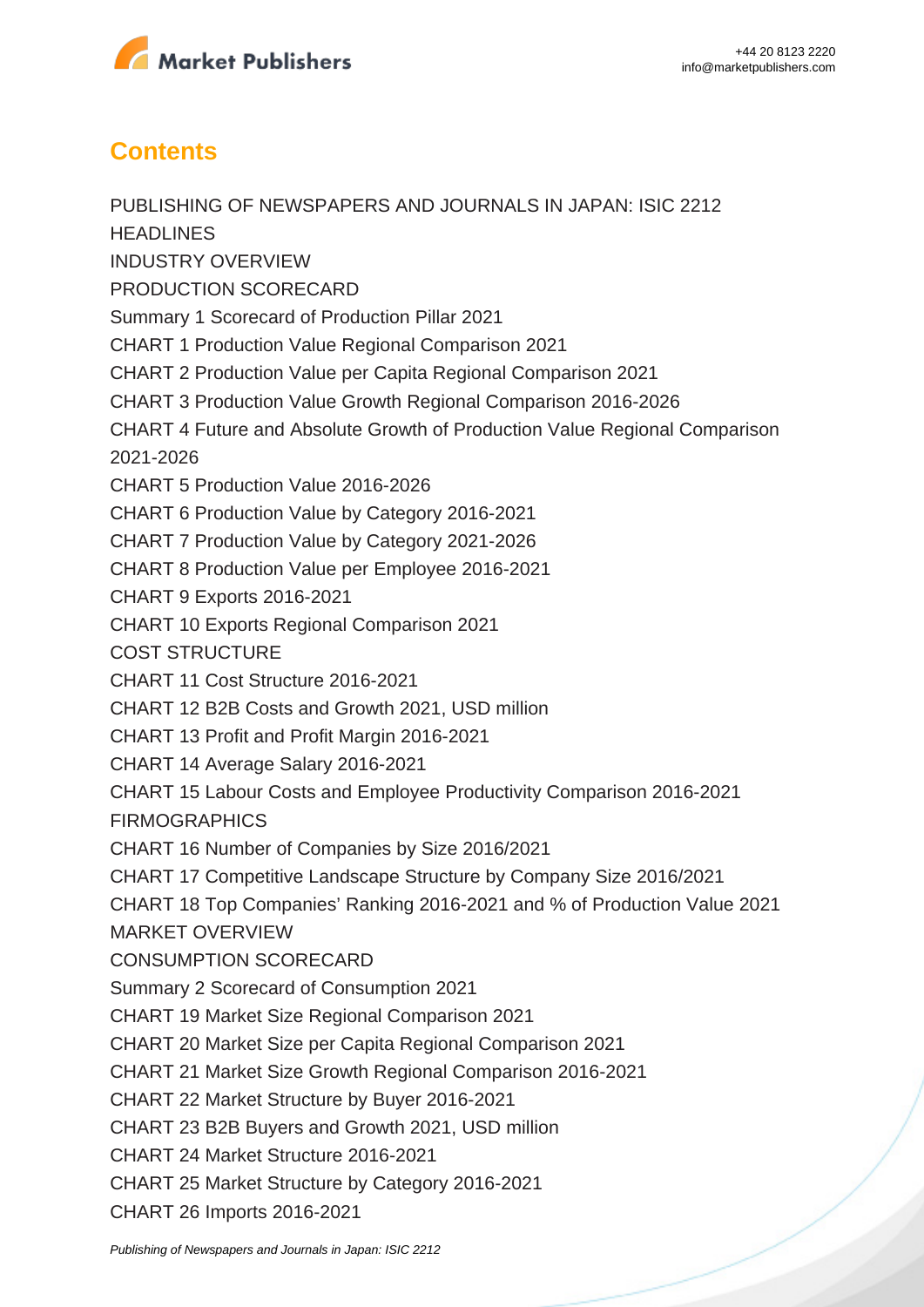

CHART 27 Imports Regional Comparison 2021 ATTRACTIVENESS INDEX CHART 28 Attractiveness Index in Selected Industries 2021 ECONOMIC CONTEXT AND LABOUR MARKET Summary 3 Economic Context and Labour Market 2021